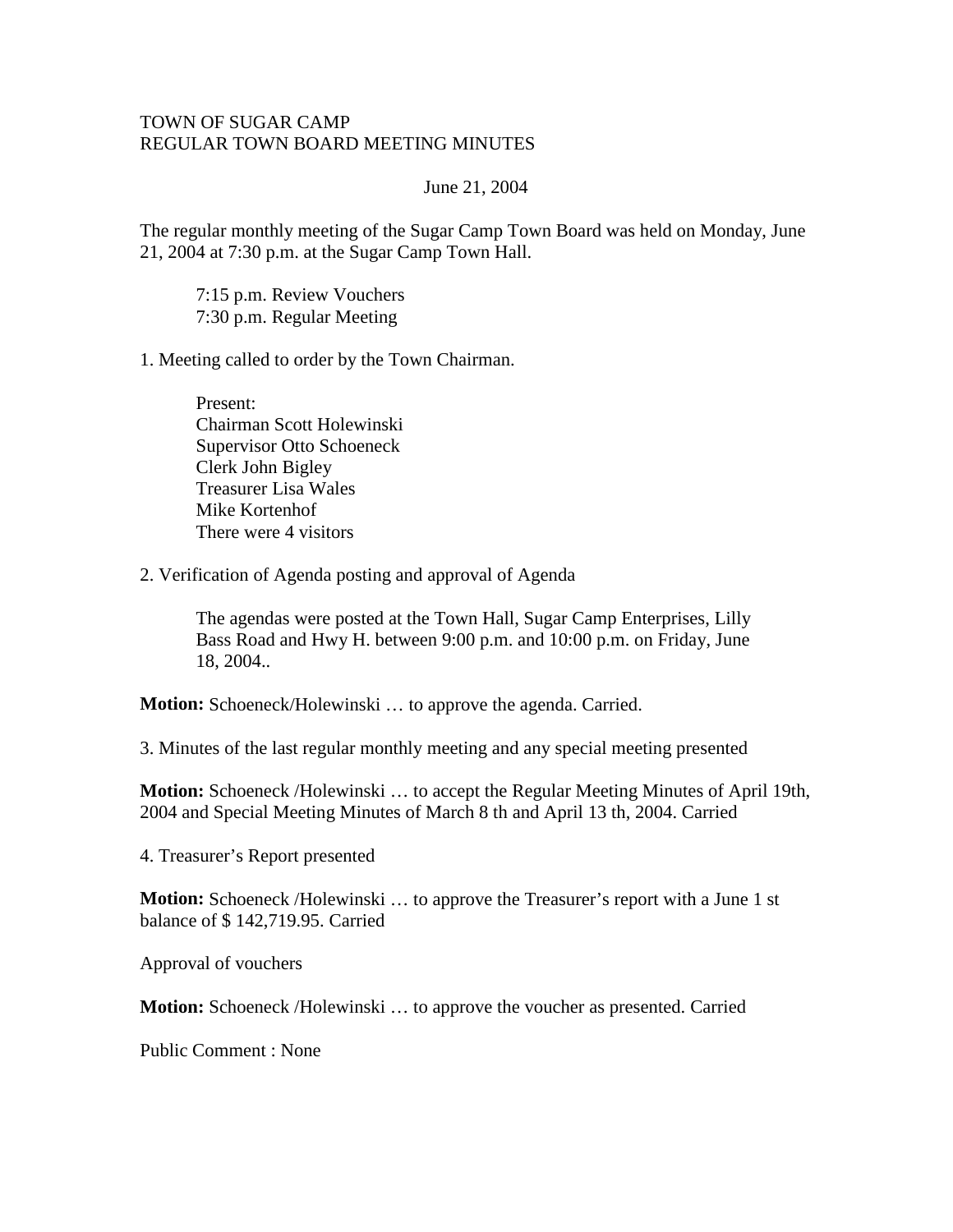Old Business: Discussion /Action Items:

A. Prairie Road improvement update: Road is completed, culvert needs more stone around it to prevent erosion, a mail box needs to be moved, limbs need to be cut higher, a stop sign needs to be placed and the deeds recorded.B. Sign Ordinance; no action, to be discussed in September.

8. New Business:

A. Clerks report- Discussion /Action Items:

1.Conditional Use Permit request of Nathan Nuszkiewicz to establish a custom chainsaw business on Highway 17.

**Motion:** Schoeneck /Holewinski … the Town Board has no objections to the Conditional Use Permit request of Nathan Nuszkiewicz. Carried

> 2. Administrative Review Permit application of Harold Lenius to construct two new mini storage building in Sugar Camp

**Motion:** Schoeneck /Holewinski … the Town Board has no objections to the permit application of Harold Lenius to construct two new mini storage buildings in Sugar Camp.

3. Open Proposals for Electrical Work

**Motion:** Schoeneck /Holewinski … to close acceptance of the proposals

**Motion:** Holewinski/Schoeneck … to review the proposals and act on the proposals in July. Carried.

4. Liquor License Renewal approval – see attached list

**Motion:** Schoeneck /Holewinski … to approval the Liquor License Renewals as presented. Carried

5. Cigarette License approval – see attached list

**Motion:** Schoeneck /Holewinski ... to approve the Cigarette Licenses as presented. Carried.

6. Operators License approval – see attached list

**Motion:** Schoeneck /Holewinski … to approve the Operators Licenses as presented. Carried.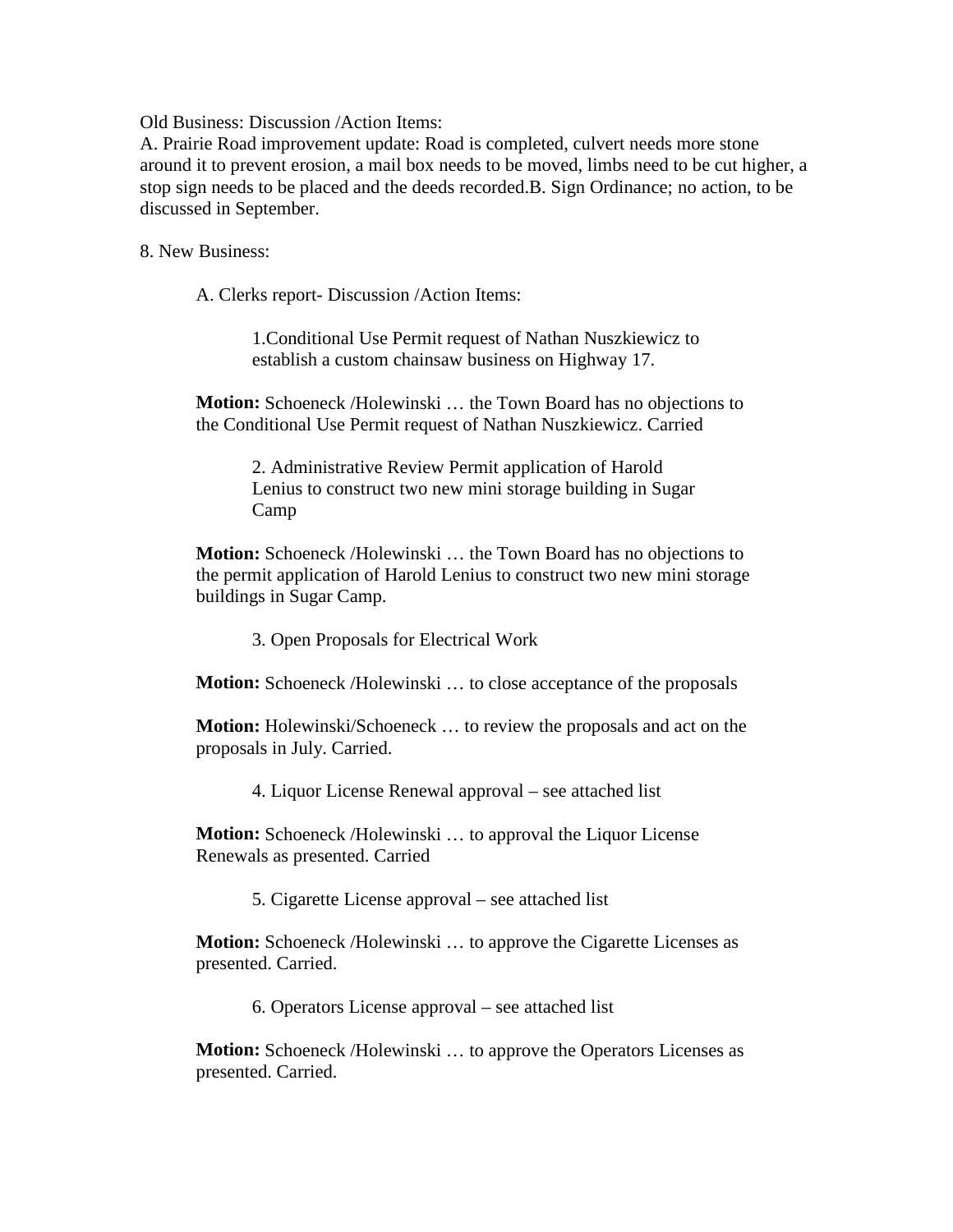7. Uniform Building Code

The following information from the Town's Association was given to the Board members. The UBC is a state law and can not be appealed. The UBC applies to all units of government. If the Town of Sugar Camp does not adopt an ordinance or implement a policy for conforming with the UBC law the state will do so for the Town beginning January 1 st, 2005. Property owners pay the inspector who will pay to the Town a percentage of this fee to off-set the cost of paperwork that the Town may incur.

8. Insurance Policies Review; Mike and Otto will review the policies and report back to the Board for further discussion in July.

B. Board Members-Action / Discussion Items:

Chairman Holewinski

Chairman's report; no information to report

Election Committee:

Make up of the committee; no member of the Board or spouse may be on the election committee.

If a town has a voting machine the Town Board may reduce the size of the election committee from 7 to 5 members.

The Board may, by resolution, reduce the size of the committee to three inspectors for primary and special elections.

At the July meeting the Board will set the compensation for the committee for the next two years and the number of election workers.

At the December meeting the Chairman will nominate citizens to the election committee for a two year term. The board will vote on the nominees.